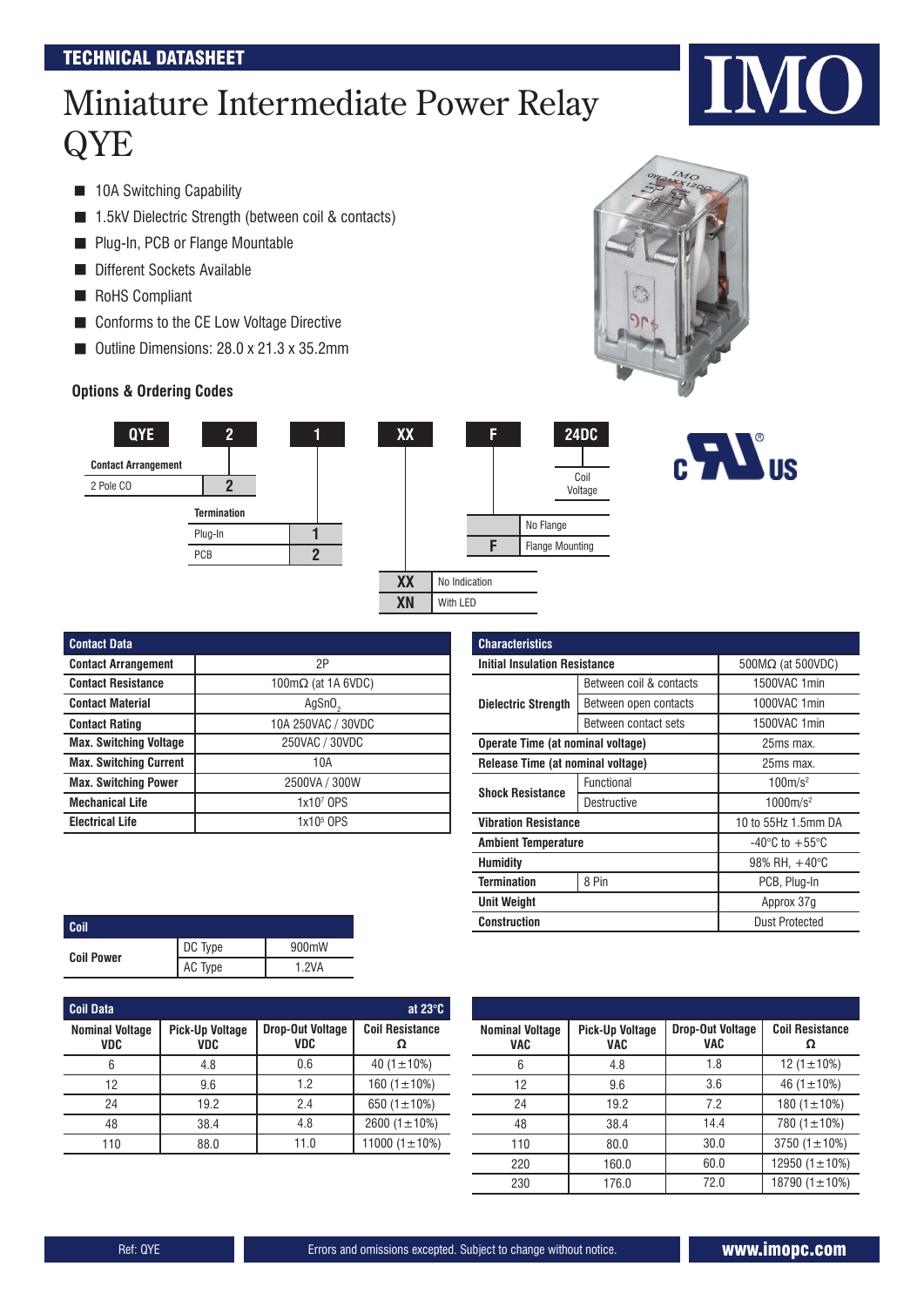# Miniature Intermediate Power Relay QYE

### **Plug-In Dimensions (mm) Wiring Diagram**







**NOTE:** For AC parts with diode, the positive and negative pole markings on wiring diagram are not applicable.

 $4\bullet$ 

### **Wiring Diagram**





and negative pole markings on wiring diagram are not applicable.

#### **PCB Layout**



this diameter according to

**PCB Dimensions (mm)**





## **Flange Mounting** the actual application